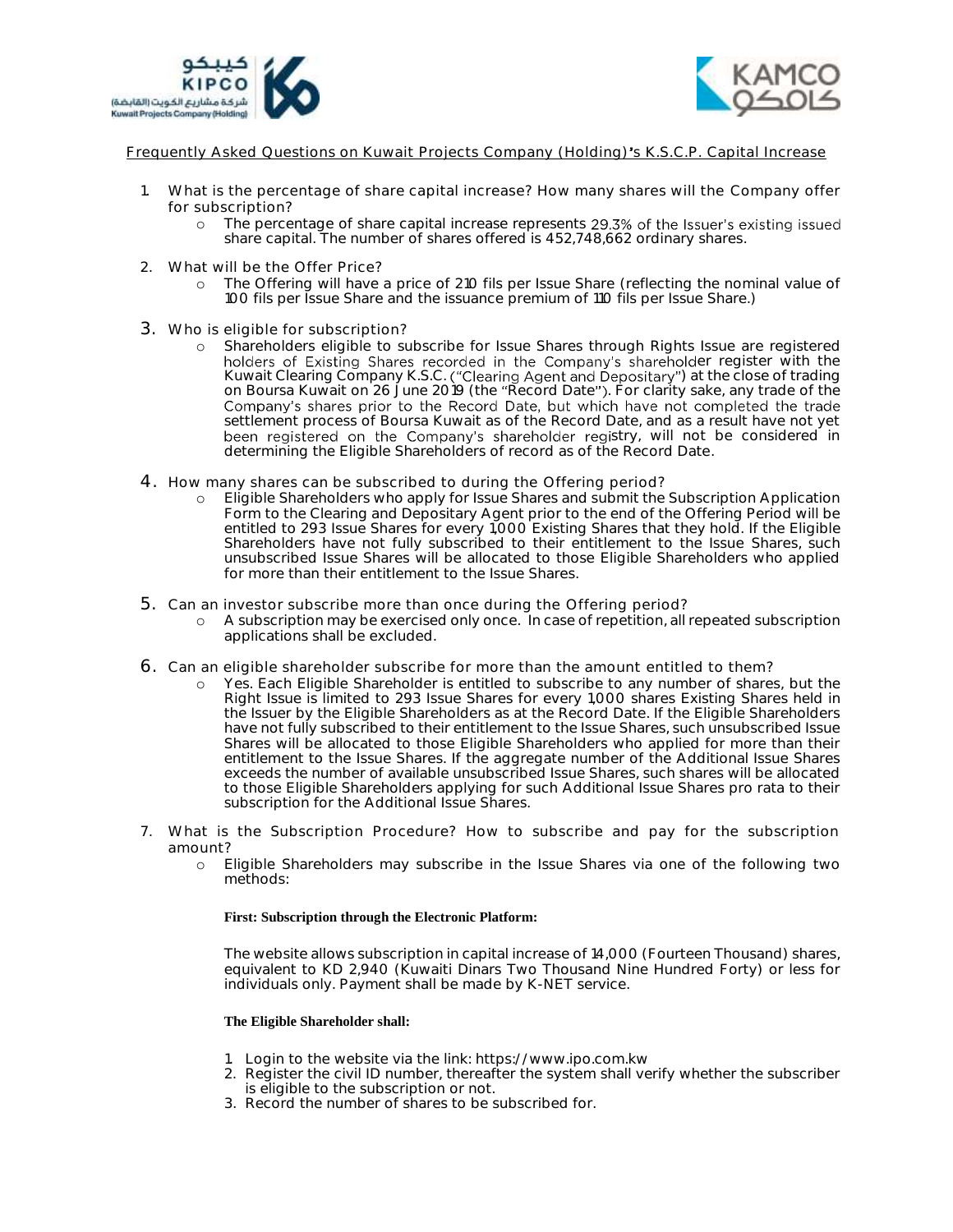



4. Be transferred to the payment portal via the K-NET service, where the Eligible Shareholder can pay from his/her/its own account (no other person may pay on behalf of the Subscriber except in the cases provided for under law "Required documents shall be reviewed when submitting the subscription application". The Subscriber shall bear all legal consequences in case of violation).

### **Second Method: Subscription Through Referral to the Clearing and Depository Agent Office:**

For Corporates or to subscribe in number of shares exceeding 14,000 (Fourteen Thousand):

1. Login to the website via the link: https://www.ipo.com.kw

- 2. Register the civil ID number, thereafter the system shall verify whether the subscriber is eligible to the subscription or not.
- 3. Record the number of shares to be subscribed for.
- 4. Print the "Subscription Application Form", including but not limited to the name of the subscriber, the civil ID number in the event that the Eligible Shareholder is an individual and commercial registration number in the event that the Eligible Shareholder is a corporate, the number of shares to be subscribed and their value.
- 5. The Eligible Shareholder shall visit his/her/its own bank and submit a copy of the "Subscription Application Form" printed from the above link and transfer the amount required to the Bank Account (non-interest bearing) by way of electronic funds transfer (net amount without any charges by the transferring bank and the receiving Bank) stated below:

| Name of the Bank | : Burgan Bank                                                                   |
|------------------|---------------------------------------------------------------------------------|
| Account number   | $\pm 6015378046$                                                                |
| IBAN             | KW53 BRGN 0000 0000 0000 6015 3780 46                                           |
| <b>SWIFT</b>     | : BRGNKWKW                                                                      |
| Beneficiary      | $\therefore$ KIPCO – Capital Increase                                           |
|                  | Reference/Narration : KIPCO Capital Increase + Shareholder ID (Business Partner |
|                  | ID number) + Shareholder Contact Number                                         |

- o The Eligible Shareholder shall get an original deposit voucher of the amount transferred from his own bank and then refer to the Clearing and Depository Agent to complete the remaining procedures.
- o The Eligible Shareholder shall refer to the headquarters of KCC located at the Arabian Gulf Street, Ahmad Tower, the Fifth floor to submit and sign the Subscription Application Form accompanied by the following documentation during normal working hours, Sunday to Thursday inclusive.
- o The Clearing and Depository Agent shall provide the Subscriber with a deposit receipt of the Subscription

Failure of any Subscriber to submit a duly completed Subscription Application Form (together with all applicable supporting documentation thereto) at the offices of KCC, after the transfer or deposit of the subscription monies as required, shall render the Subscription Application Form of a Subscriber null and void. Subscription monies shall not be accepted in cash

- 8. What documents should be attached with the subscription application?
	- The Subscription Application must be accompanied by the following documents, as applicable. Staff at the offices of the Clearing and Depository Agent (Kuwait Clearing Company) will match the copies with the originals and return the originals to the subscriber:
	- Individual subscribers:
		- 1. Original and copy of the personal civil identification card;
		- 2. Original and copy of the passport for citizens of GCC states;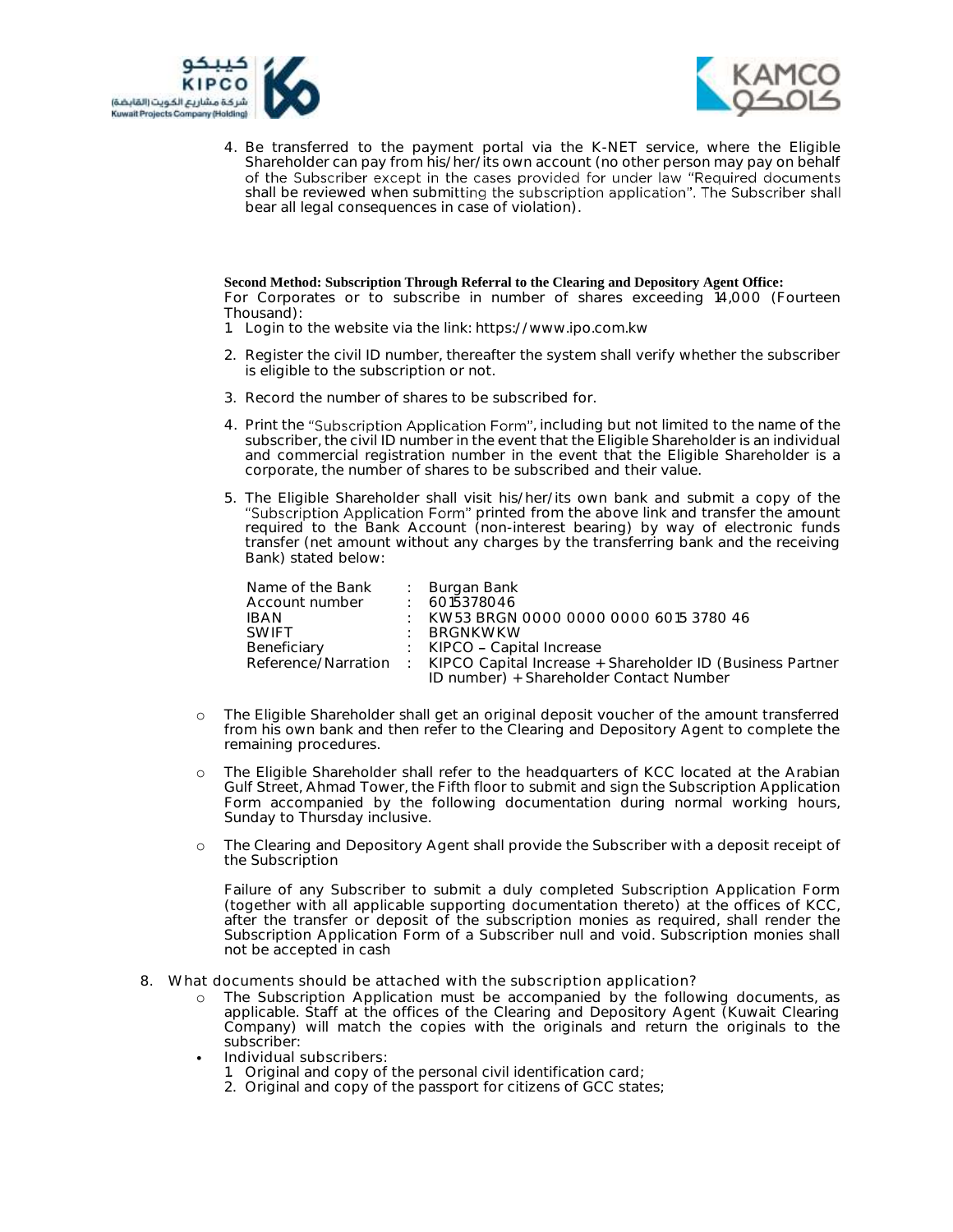



- 3. Original and copy of special legal proxy for subscribing for shares (for proxy subscribers);
- 4. Original and copy of Certificate of Guardianship for orphans;
- 5. Original and copy of Certificate of Guardianship for minors; or
- 6. Original and copy of a Limitation of Succession Deed for heirs.

# o **Corporate subscribers:**

- 1. Original and copy of Commercial Registration Certificate;
- 2. Original and copy of the Authorized Signatories Certificate or the Extract of the Commercial Register;
- 3. Original and copy of the personal identification card of the authorized signatory;
- 4. Original and copy of the specimen signature for the authorized signatory issued by the Ministry of Social Affairs and Labor or attested by the Chamber of Commerce and Industry; and
- 5. A letter issued by the authorized signatory on behalf of the entity authorizing the subscription.

## o **Non-Kuwaiti subscribers:**

1. Non-Kuwaiti subscribers (whether corporates or individuals (as applicable)) are required to provide the equivalent of the aforementioned documentation as issued by their jurisdictional authorities if they do not have Kuwait issued documentation as highlighted further above.

Without prejudice to the other grounds of rejection of the Subscription Application Forms, the Clearing and Depositary Agent and the Company shall have the right to reject the Subscription Application Form in the event the Subscription Monies are not received in the subscription account at the time of submission of the Subscription in KAMCO Investment Company ("Subscription Agent")

- 9. In case no shares have been allocated for me or the allocation is less than the amount paid to the bank, how will the paid amounts be refunded?
	- o The Subscription Monies and the excess offering monies and amounts paid by declined applications (if any) will be refunded without any interests, fees or deductions within five (5) working days from the announcement of the allocation results by means of a bank transfer to the designated account stated in the subscription application.
- 10. What is the period for subscription?
	- o The Offering Period will commence on Thursday, 27 June 2019 at the offices of the Clearing and Depositary Agent in the State of Kuwait during normal working hours Sunday through Thursday and shall close on Wednesday, 17 July 2019 at 1 pm Kuwait local time.
- 11. When will the share allocation be completed?
	- The Issuer shall announce the final allocation not later than 5 business days (which is a day other than a Friday or a Saturday which is not a public holiday and on which the banks are open for business in Kuwait).
- 12. What are the voting rights of the issue shares?
	- o The Company's shares are of one class i.e. ordinary shares. Each share entitles the shareholder to one vote, and the Shareholder has the right to attend and vote at the General Assembly Meetings. No shareholder has any preferential voting right.
- 13. Will the issue shares be entitled to dividends?
	- o The shareholder of the Issued Shares will be entitled to receive any dividends declared by the Company in future (same as the current issued shares).
- 14. What is the minimum limit for subscription?
	- o The minimum limit is 1 (One) share, no share fractions will be accepted.
- 15. Will the subscriber be charged with the subscription expenses?
	- o The subscriber will not be charged with any expenses. The Issuer shall be responsible for all costs relating to the Offering which includes Offering Management fees, marketing expenses, printing and distribution expenses.